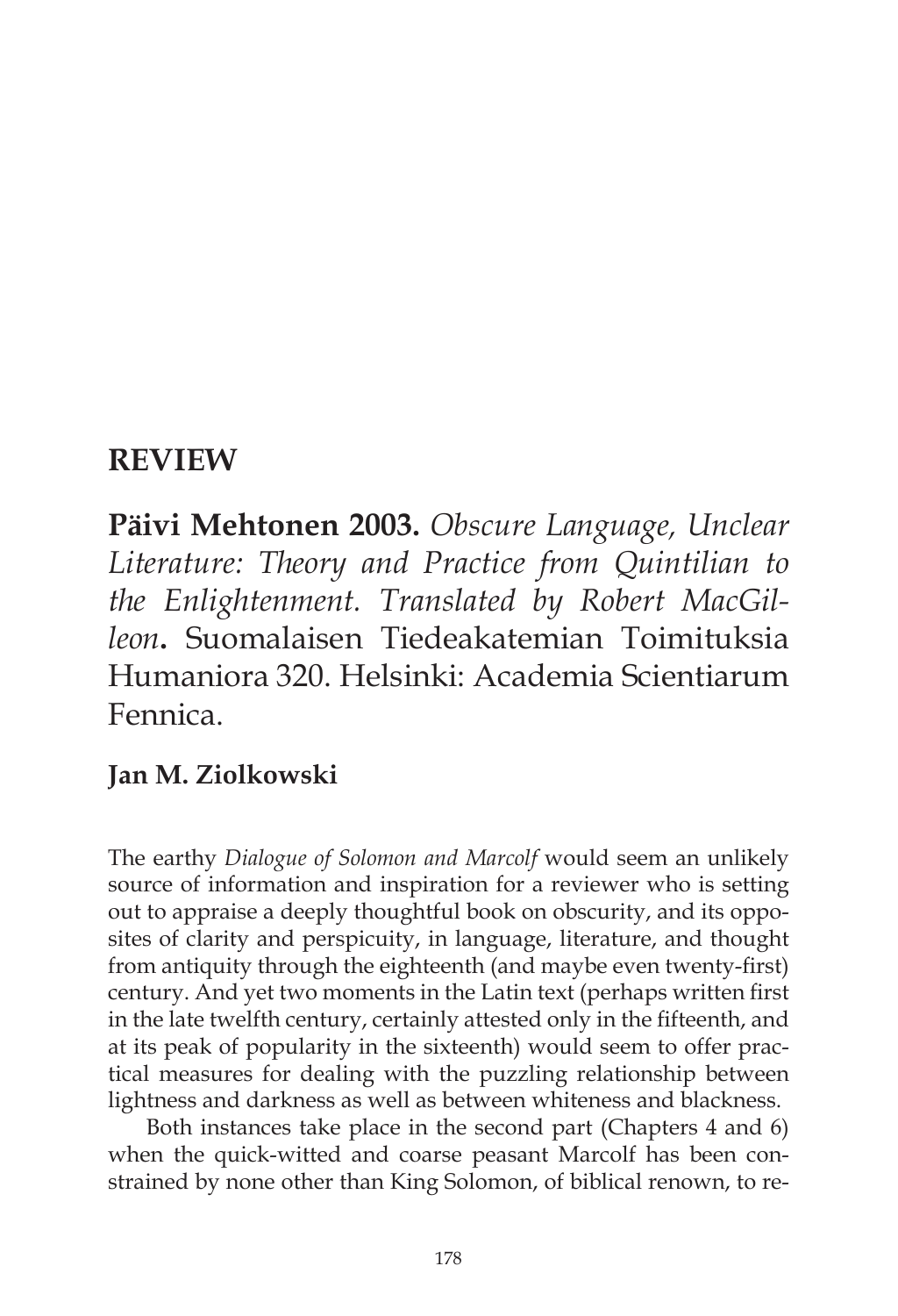main awake with him through the night. The peasant falls asleep repeatedly, but each time, when taken to task by the king, he responds by declaring that he is not sleeping but thinking; and each time, to establish that he has indeed been pondering, he makes an assertion that the king refuses to accept without proof. Once Marcolf argues that a magpie has as many white as black feathers, which is demonstrated by counting the feathers on an actual magpie. Then he advocates that nothing is whiter than day, to which the king cites milk as an exception. In this case Marcolf positions a jar filled with milk near the door of the king's bedroom, blocks all sources of light, and waits until the king haplessly puts his foot into the jar, spatters himself with milk, and falls down, which the peasant takes as a q.e.d. of what he earlier asserted, since the king could have seen by daylight but could not do so by milk. Alas, such an empirical approach is not feasible for those whose uncertainties are verbal. Chiaroscuro in art or literature does not have plumage to be tallied, and, perhaps unfortunately, it is not workable to resolve disputes with other interpreters over meaning, whether poetic, philosophical, or of any other sort, by arranging for them (or oneself) to take a pratfall.

Obscurity has been recurrently the central problem or at least a major challenge in almost every area connected with words. Rhetoricians have adumbrated (sic) techniques for attaining clarity and avoiding darkness. Poets have sought to achieve concision, but without thereby suffering a loss of intelligibility. In the famously brief but unobscure words of Horace (*Ars poetica* 25-26), "breuis esse laboro,/ obscurus fio." Believers and would-be believers have endeavored to differentiate between prophecy and madness, while everyone, not solely philosophers and literary theorists, has had to draw a line between sense and nonsense. One man's obscurity is another's poetry, just as one man's lucidity is another's prosaicism, and, to stretch the pattern a bit further, one man's sublimity or profundity is another's mediocrity or even gibberish—and the same measures hold true not only for poems and novels but also for the literary criticism that deals with them.

In this book Päivi Mehtonen grapples with all these issues and more. In her effort to shed light on darkness, she pursues the history of the concept of obscurity from antiquity, especially ancient Rome, down to the Enlightenment. (Here it should be pointed out that she does not offer a conventional historical exposition, since although she proceeds in roughly chronological order, she often interweaves aperçus that relate to other times.) The latter terminus is chosen not be-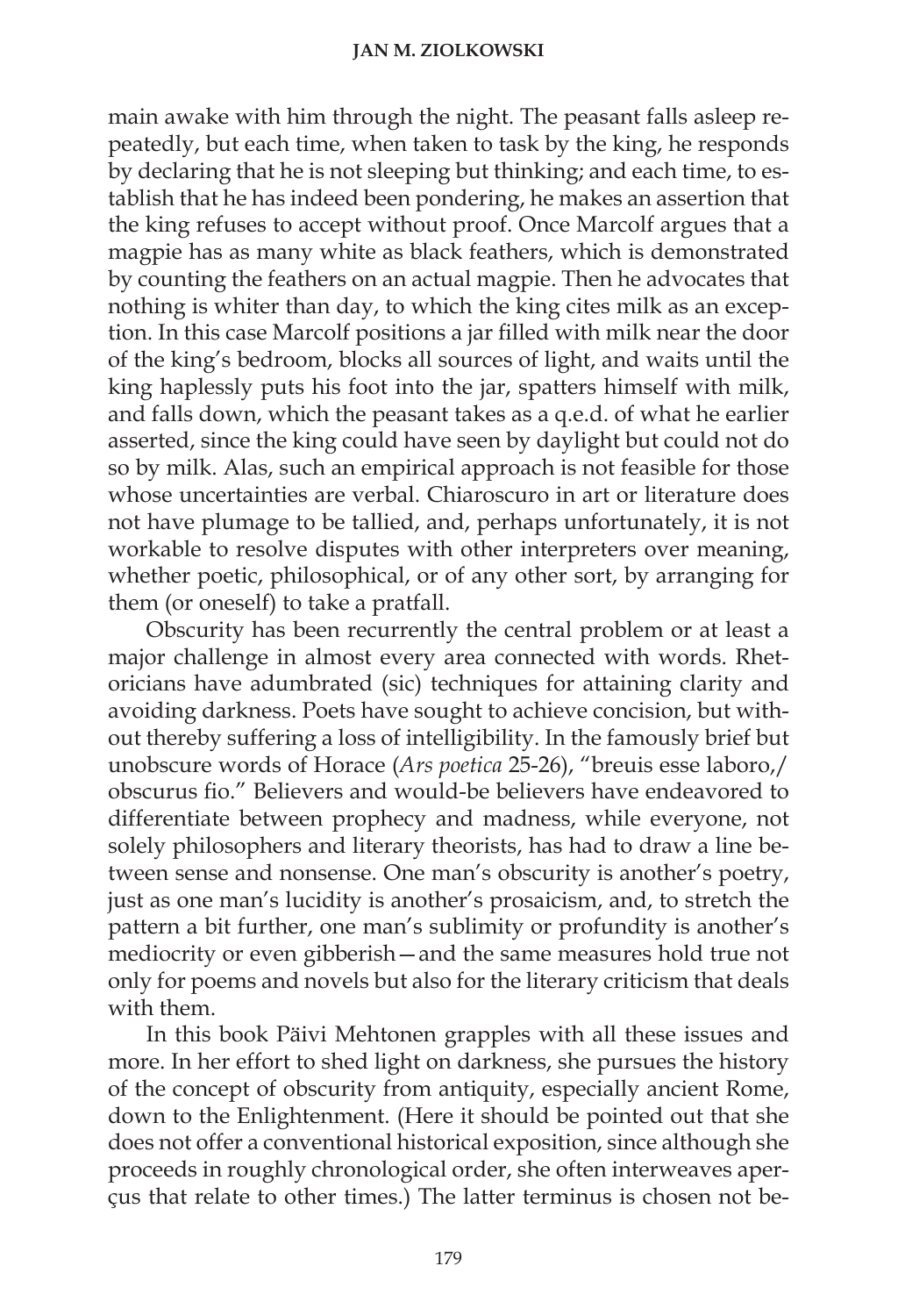## **REVIEW**

cause it represents to her the end of the tradition, but rather because she believes that the the light of the Enlightenment would not have been conceivable without its equal and opposite, namely, obscurity.

In the first part of this book ("Language, Literature and the Trivium") Mehtonen situates theories of obscuritas and related concepts within the traditional disciplines of language, to wit, the framework of the verbal or logical arts, which she understands as comprehending poetics and Bible exegesis as well as the conventional trivium of grammar, rhetoric, and dialectic or logic. These were the triad with which for all students the liberal arts began and with which for many (maybe even most) they ended. She identifies continua of theories about obscurity that may have originated and certainly endured in these three arts.

For her, the history of obscurity has its foundations in ancient Greco-Roman rhetoric, which (as was demonstrated long ago by Ernst Robert Curtius in *European Literature and the Latin Middle Ages*, first published in German in 1948). With good reason, she puts at the center of her consideration both Cicero and Quintilian (especially *Institutio oratoria* Book 8). She views Cicero as having exercised a predominant influence in the Middle Ages, Quintilian in the early modern.

Many periods in culture have had a yin and yang of clear and obscure styles. In antiquity the contrast is often presented as having been between the clarity of Atticism and the obscurity of Asianism. At the risk of oversimplifying, Quintilian could be said to be an Atticist. The paradox is that Atticists and Asianists alike participated in a rhetorical culture which aimed to train orators who expressed themselves primarily in prose but which relied ultimately upon principles that were distilled from oral-traditional poetry as found in Homer. Aristotle's *Rhetoric* is a case in point. It codified in writing practices that were (or had been earlier) found orally. Or, to state the matter differently, it first described what then prescribed: it isolated existing traits and exaggerated or elevated them. If Aristotle's position vis-àvis Homer is complicated, a much later rhetorician such as Quintilian relates even more problematically to poetry, both of earlier literature and of his own contemporaries.

The Roman rhetorical heritage of Ciceronianism and Quintilianism was not displaced but rather complemented by the Scriptures of Christianity. If the Greeks and Romans had had difficulties applying an ultimately Homer-based or at least poetry-based rhetoric to their needs for abiding tenets of self-expression in political and legal con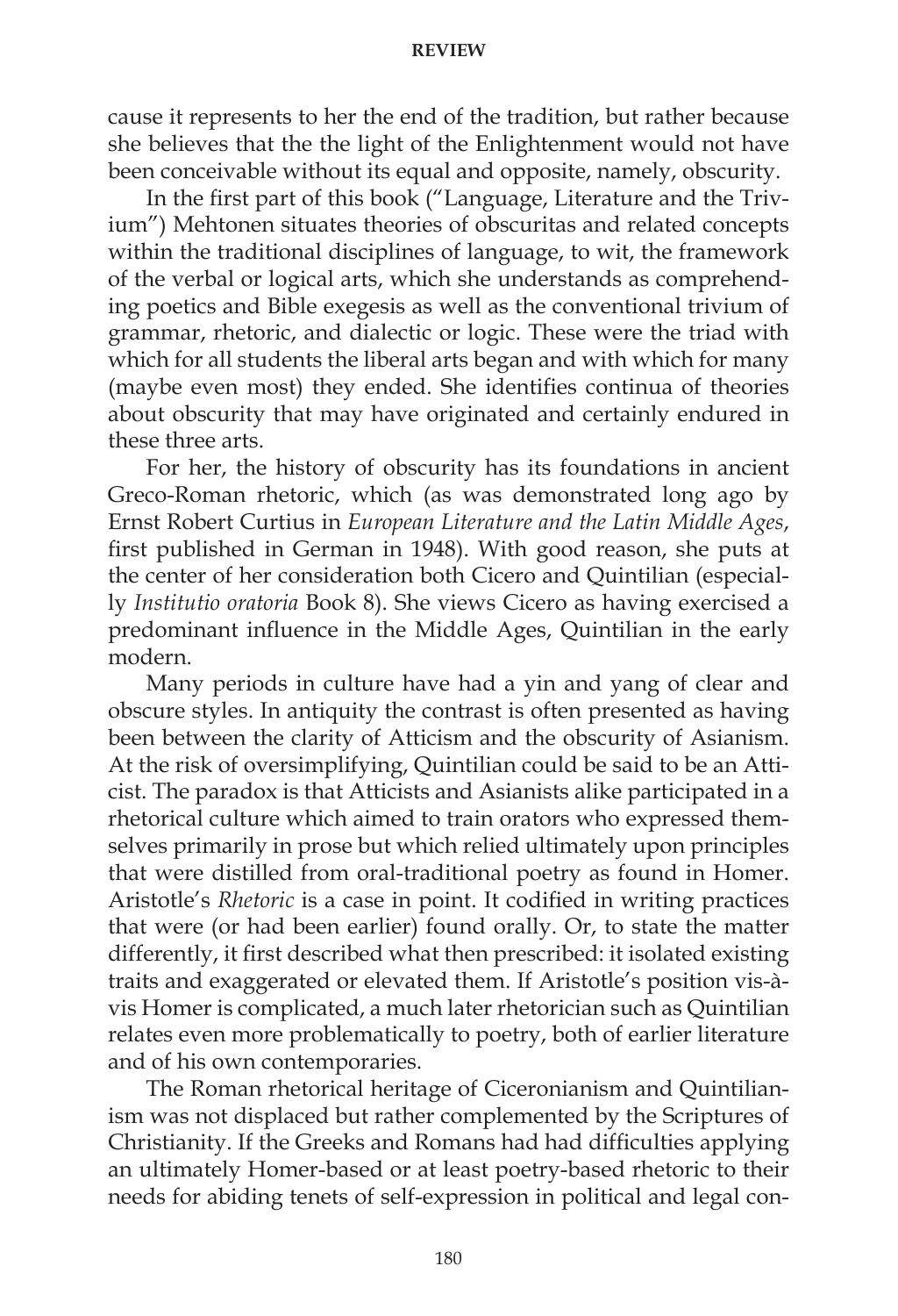texts, the Christians of late antiquity and the Middle Ages faced an even greater test in needing to accommodate that Greco-Roman system to the complexities of the Bible—and not simply the Bible in its original Hebrew and Greek but rather as altered by being translated into Latin and eventually into vernacular languages. Gone were the fora in which politicians or lawyers plied their trade in words, but challengingly present were the new communal settings of churches, where preachers had to find their own words in which to convey the Word.

The language, proverbs, images, metaphors, and so forth of the original biblical texts cried out insistently for interpretation, partly merely to be understood, partly to enable a balance between the attractions of multifarious orthodox understandings and the pitfalls of equally numerous heretical misconstruals. Augustine, the archrhetorician of Latin Christendom, sought to impose limits upon the range of possible interpretation and to set forth concepts and methods that would enable the powers of sign theory to be brought to bear upon the obscurities of the Bible. His *On Christian Doctrine* is the canonical treatise on these matters. It extended to the interpretative enterprises of biblical exegesis, preaching, and theology techniques that had been undertaken in rhetoric so as to fulfill the expressive missions of speechmaking. The sections on Augustine in this book (especially 86- 90) could have been elongated considerably, for instance by giving greater coverage to the ways in which medieval dialectic broadened the methods the bishop of Hippo had advocated. Likewise, it might have been worth attending more fully to the Platonic and Neoplatonic traditions, since the good doctor of the Church was conditioned by them as well as by Cicero and the Bible. In general Platonism and its revivals receive short shrift, which in the treatment of the Middle Ages means that so-called Chartrianism is nearly invisible in the book.

The second part ("Philosophy and the Rise of Metapoetics and Metarhetoric") takes the seventeenth century as its point of departure, by examining obscurity and its congeners within Cartesianism and the Enlightenment. Here Mehtonen situates obscurity above all in philosophy and science, which made clarity a desideratum and which distinguished their own objectives and styles from the unclarity or obscurity of poetry. Pulling a rhetorical rabbit out of the hat, she demonstrates in a closing chapter on the Scottish philosopher George Campbell that Quintilianism was alive and well in 1776. At least in the ratiocinations of this eighteenth-century philosopher and rhetori-